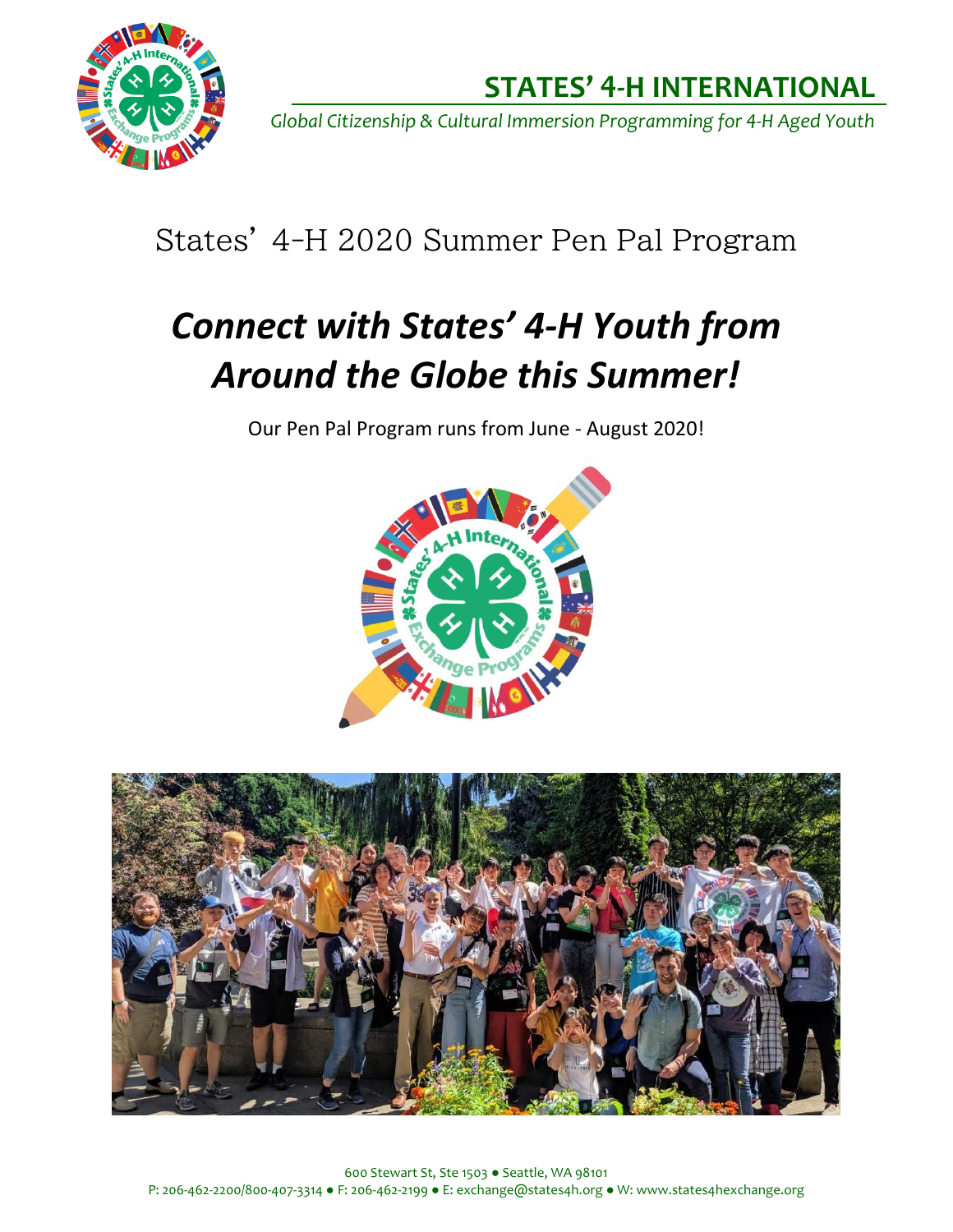

*Global Citizenship & Cultural Immersion Programming for 4-H Aged Youth*

Date: May 1, 2020 To: State and Local Coordinators

### States' 4-H 2020 Summer Pen Pal Program Outline

Thank you for your interest in the 2020 States' 4-H Summer Pen Pal Program. The following information is an outline of the program's structure, responsibilities, timeline, and goals.

- 1) **Program:** This program will run from June August of 2020. It is open to anyone interested, not just 4-H youth, who are between the age of 12 - 18. This program is completely free and there is no charge to participate at this time.
- 2) **Registration:** Interested youth may sign up for the pen pal program by filling out a registration form. Please provide the following registration form to your interested youth participants. [https://www.surveymonkey.com/r/7Q3DJVJ.](https://www.surveymonkey.com/r/7Q3DJVJ)
- 3) **Matching:** States' 4-H will conduct the matching process by reviewing the information received on the registration forms and pairing the youth with an appropriate match to the best of our ability. Finalized matching information will be sent to each state in one Microsoft Excel file in early June. You will need to distribute the matching information to your youth participants.
- 4) **Letter Writing:** Youth participants are tasked with exchanging a letter or message (via their preferred communication method) to their match at least once per month.
	- States' 4**-**H requests that US youth initiate first communication.
	- It will be the participants' responsibility to fulfill the commitment they made when signing up for the program. We will not monitor or enforce their communications. This will be a program run in good faith of the youth who sign up.
	- States' 4-H will suggest a topic of the month and a list of other writing ideas to help foster ideas of what to write if they want to use it. It is optional. (See page 5 for examples).
- 5) **Summary Report:** At the end of the program (end of August-early September) the youth participants are requested to send a "one-page summary" report in their native language about their new friend to their designated organization. States' 4-H will collect the reports for US participants. They can send their completed reports to [exchange@states4h.org.](exchange@states4h.org) The reports should contain the following information:
	- Share details about their new pen pal friend (just a few paragraphs and any pictures they may have received and are approved to be okay to share).
	- Share anything they learned or felt impacted them personally during the pen pal program.
- 6) **Evaluation:** A post program evaluation for all US participants is currently in development.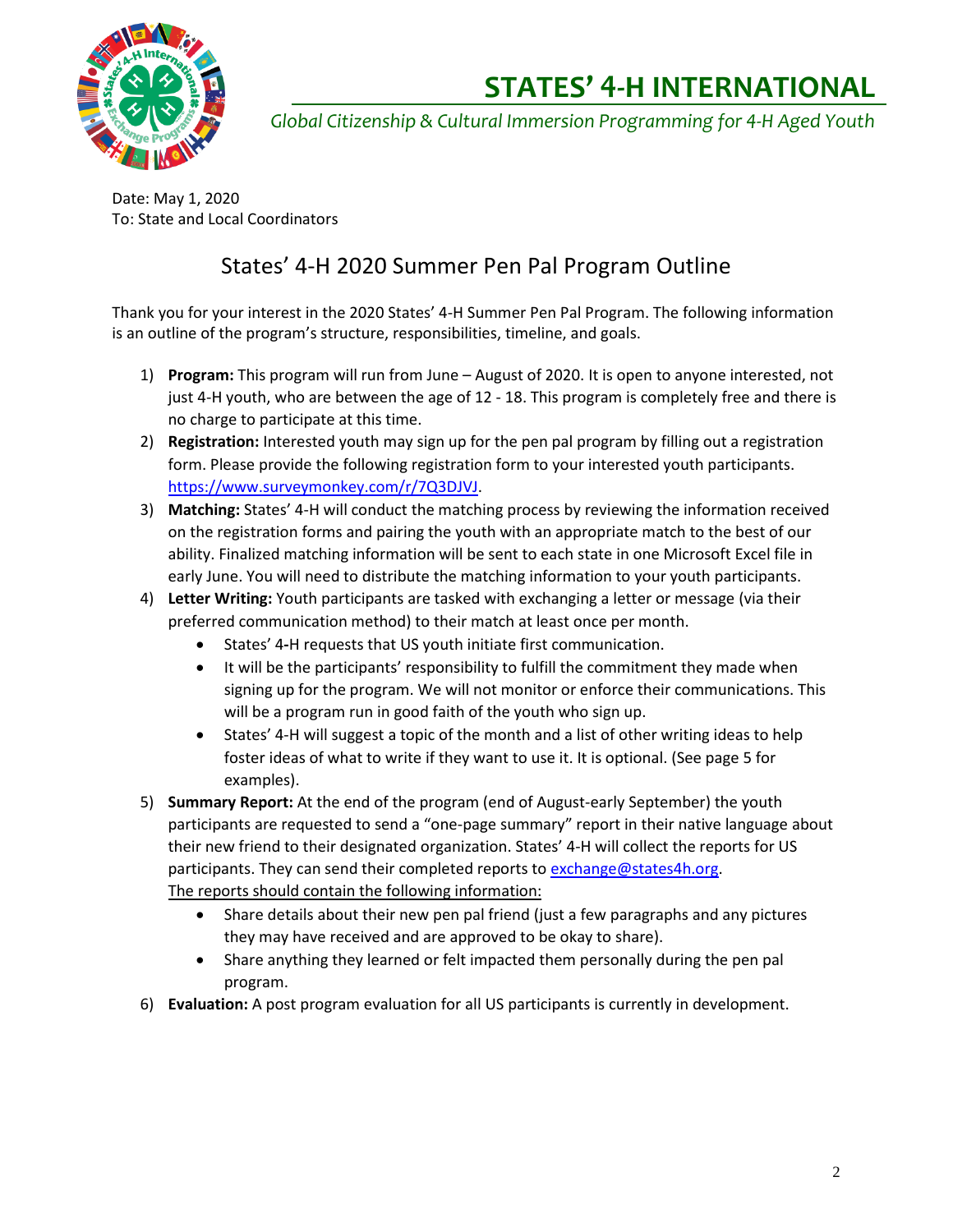

*Global Citizenship & Cultural Immersion Programming for 4-H Aged Youth*

#### Program Timeline

| Planning and Preparation Stage:                         | $\sim$ end of April                    |
|---------------------------------------------------------|----------------------------------------|
| Recruiting and Selection of Pen Pal Participants:       | May $1 \sim$ June 5                    |
| <b>Online Registration Open:</b>                        | May $1 \sim$ June 5                    |
| Matching Information is Distributed to States /         | June $8 \approx$ June 12               |
| <b>States Distribute Matching Info to Participants:</b> |                                        |
| Pen Pal Program Period:                                 | June $\sim$ August                     |
| <b>Report from Participants Due:</b>                    | end of August ~ beginning of September |

### Frequently Asked Questions (FAQ)

1. How much does this program cost?

This program will currently be operated free of charge to anyone interested who meets the age requirements.

2. When will the online registration site will be open?

We have an online registration website ready for our US participants using SurveyMonkey. <https://www.surveymonkey.com/r/7Q3DJVJ>

We aim to open up registration starting on May 1<sup>st</sup> 2020 and closing registration on June 5<sup>th</sup> 2020.

3. Is there a limit to the number of participants who can apply?

We don't have any limit in mind at this time. In the event there is an imbalance in participant numbers, we may look into double-pen pal matches as a solution. We want to do our best to ensure anyone who wants to participate will have the opportunity to do so.

4. Will youth participants be guaranteed a pen pal from the countries they select on their registration form?

Matches may be limited based on the number of applicants we receive from our international partners, and partner participation in the program. We will do our best to match all youth with one of their top 3 country preferences if possible.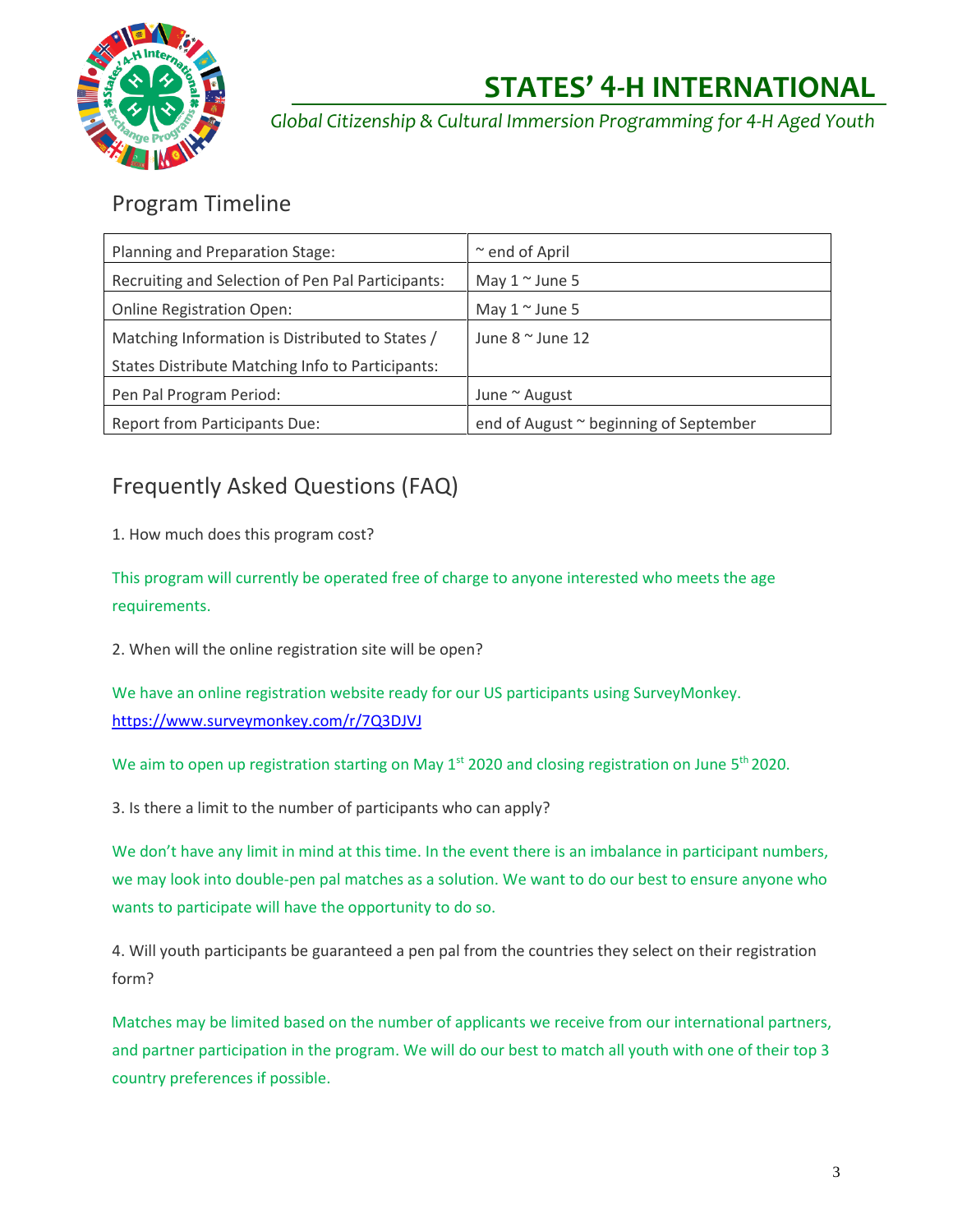

*Global Citizenship & Cultural Immersion Programming for 4-H Aged Youth*

5. Who is responsible for what?

#### **States' 4-H:**

- Provide the online registration site, matching process, and collection of US youth reports at the end of the program.
- Pair international participants with US participants.
- Send pen pal match information to the international partners and states. Matching information will include Name, Age, Gender, Email, and any additional contact information provided.

#### **State and Local Coordinators:**

- Recruit participants.
- Send matching information received from States' 4-H to their youth participants.
- Encourage US youth to initiate first communication with their match.

#### **Participating Youth:**

- Fill out the registration form.
- Communicate at least once per month with their matched pen pal.
- Write a one-page summary report in their native language at the end of the program and send it to their designated organization.

Please feel free to contact us with additional questions or further clarifications about any of the abovementioned items.